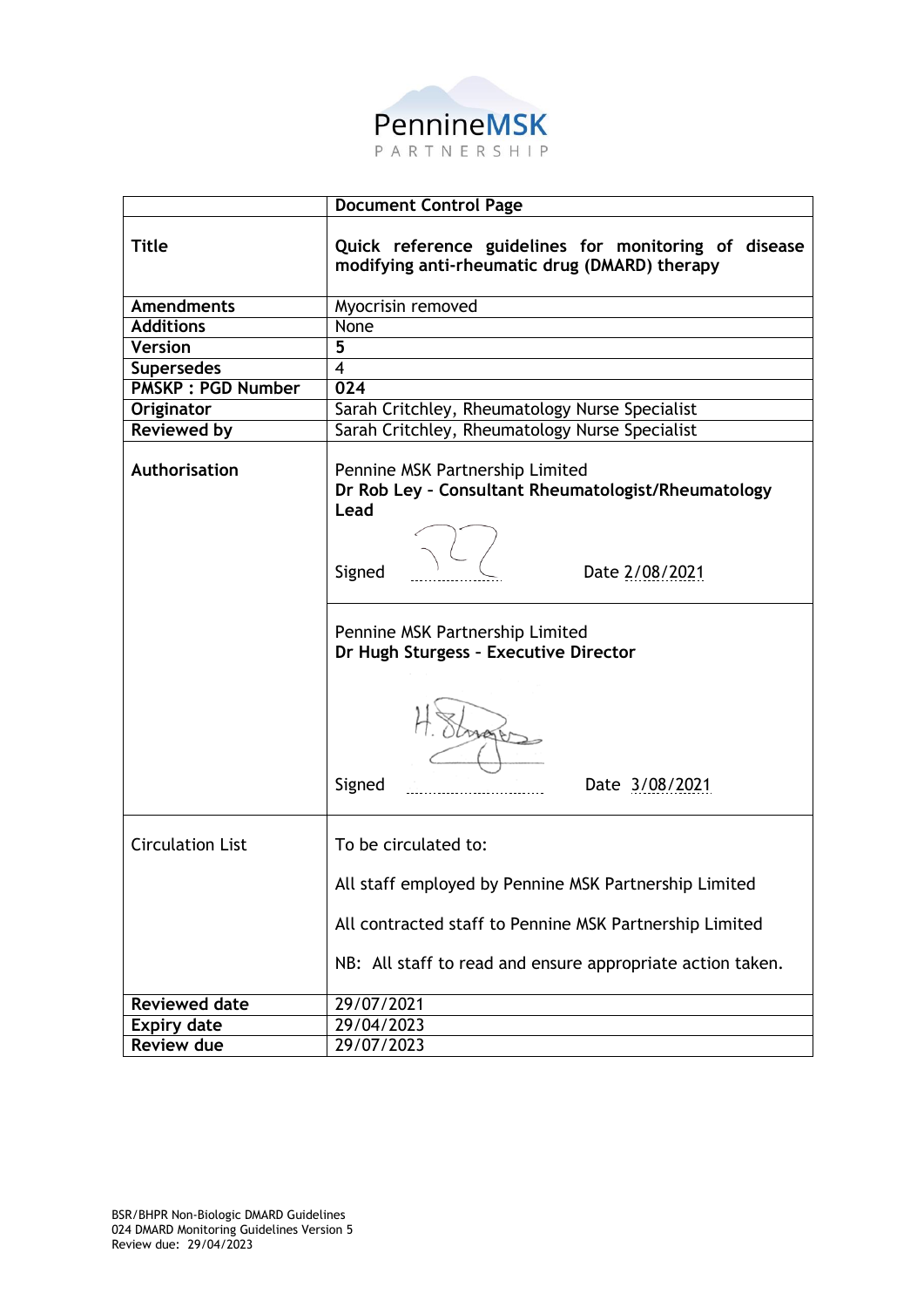| <b>Drug</b>   | <b>Dose</b>                                                                        | <b>Pre Treatment</b>                                                                                                          | <b>FBC</b> | <b>U&amp;E</b> | <b>LFT</b> | Glucose | <b>Blood</b><br><b>Pressure</b><br>(BP) | Urine<br><b>Analysis</b> | Weight | <b>Frequency/Comment</b>                                                                                                                                                                      |
|---------------|------------------------------------------------------------------------------------|-------------------------------------------------------------------------------------------------------------------------------|------------|----------------|------------|---------|-----------------------------------------|--------------------------|--------|-----------------------------------------------------------------------------------------------------------------------------------------------------------------------------------------------|
| Methotrexate  | 10-25mg once a week<br>2.5mg tablets only to<br>be prescribed                      | Baseline height,<br>weight, BP, FBC,<br>U&E and LFT.<br>Vaccinations                                                          | Yes        | Yes            | Yes        |         |                                         |                          |        | FBC, U&E, LFT every 2 weeks until on a<br>stable dose for 6 weeks. Then monthly<br>for 3 months. Thereafter every 12<br>weeks.                                                                |
| Folic acid    | Minimum 5mg once a<br>week >24hrs after<br>methotrexate                            | against<br>pneumococcus and<br>flu are<br>recommended                                                                         |            |                |            |         |                                         |                          |        |                                                                                                                                                                                               |
| Sulfasalazine | 500mg od increasing<br>the dose by 500mg<br>each week to a<br>maximum of 2-3g/day. | Baseline height,<br>weight, BP, FBC,<br>U&E and LFT.<br>Vaccinations<br>against<br>pneumococcus and<br>flu are<br>recommended | Yes        | Yes            | Yes        |         |                                         |                          |        | FBC, U&E, LFT every 2 weeks until on a<br>stable dose for 6 weeks. Then monthly<br>for 3 months. Thereafter every 12<br>weeks for 12 months then no routine<br>monitoring required if stable. |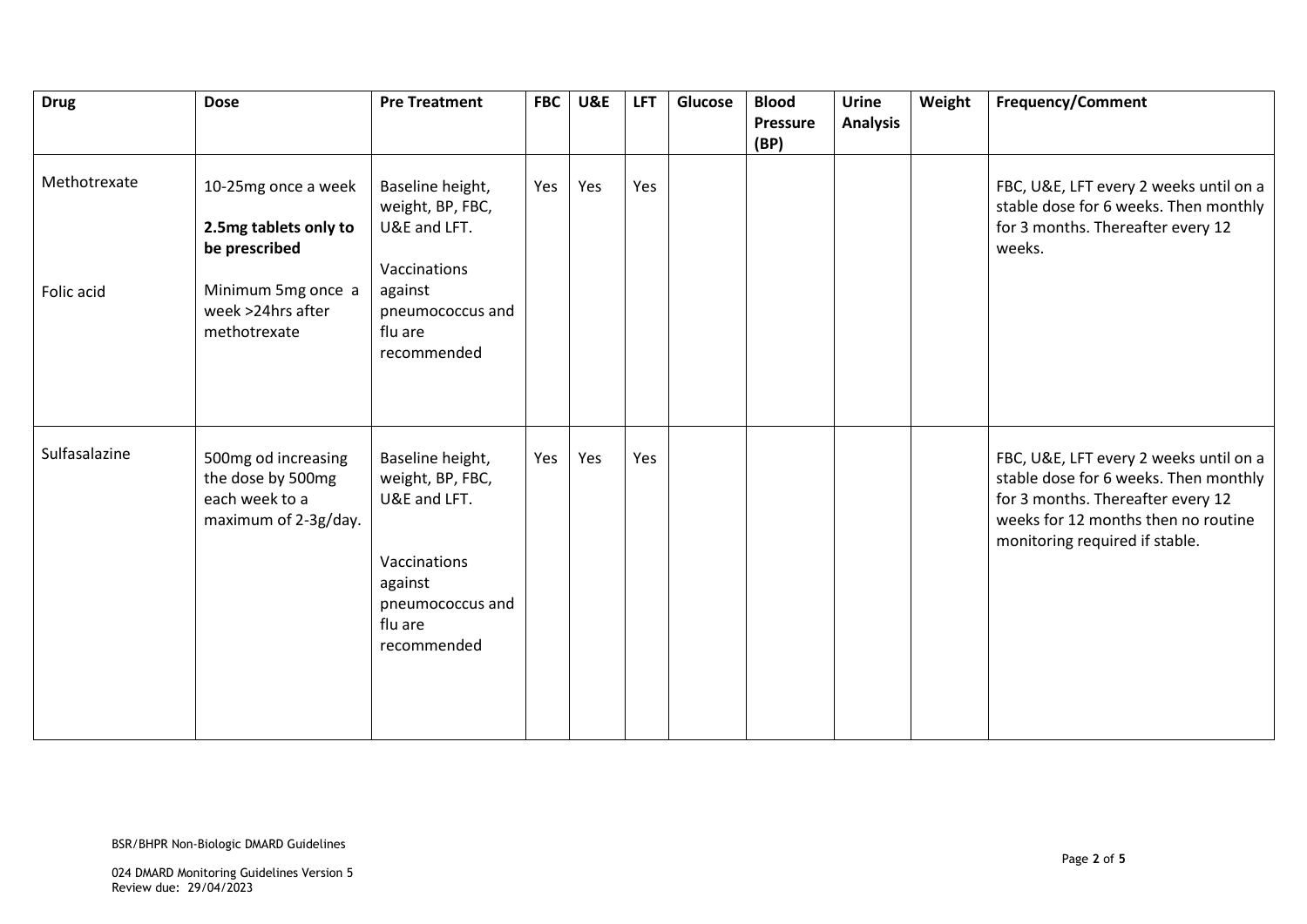| <b>Drug</b>        | <b>Dose</b>                                                       | <b>Pre Treatment</b>                                                                                                                                                                                             | <b>FBC</b> | <b>U&amp;E</b> | <b>LFT</b> | Glucose | <b>Blood</b><br><b>Pressure</b> | Urine<br><b>Analysis</b> | Weight | <b>Frequency/Comment</b>                                                                                                       |
|--------------------|-------------------------------------------------------------------|------------------------------------------------------------------------------------------------------------------------------------------------------------------------------------------------------------------|------------|----------------|------------|---------|---------------------------------|--------------------------|--------|--------------------------------------------------------------------------------------------------------------------------------|
|                    |                                                                   |                                                                                                                                                                                                                  |            |                |            |         | (BP)                            |                          |        |                                                                                                                                |
| Hydroxychloroquine | 200 - 400mg daily                                                 | Baseline height,<br>Weight, BP, FBC,<br>U&E and LFT.                                                                                                                                                             |            |                |            |         |                                 |                          |        | No routine Laboratory monitoring                                                                                               |
|                    |                                                                   | Vaccinations<br>against<br>pneumococcus and<br>flu are<br>recommended                                                                                                                                            |            |                |            |         |                                 |                          |        |                                                                                                                                |
| Azathioprine       | 1mg/kg/day increase<br>at 6 weekly intervals<br>to max 3mg/kg/day | Baseline height,<br>weight, BP, FBC,<br>U&E and LFT.<br><b>Baseline</b><br>Thiopurine<br>Methyltransferase<br>(TPMT) to be<br>assessed.<br>Vaccinations<br>against<br>pneumococcus and<br>flu are<br>recommended | Yes        | Yes            | Yes        |         |                                 |                          |        | FBC, U&E, LFT every 2 weeks until on a<br>stable dose for 6 weeks. Then monthly<br>for 3 months. Thereafter every 12<br>weeks. |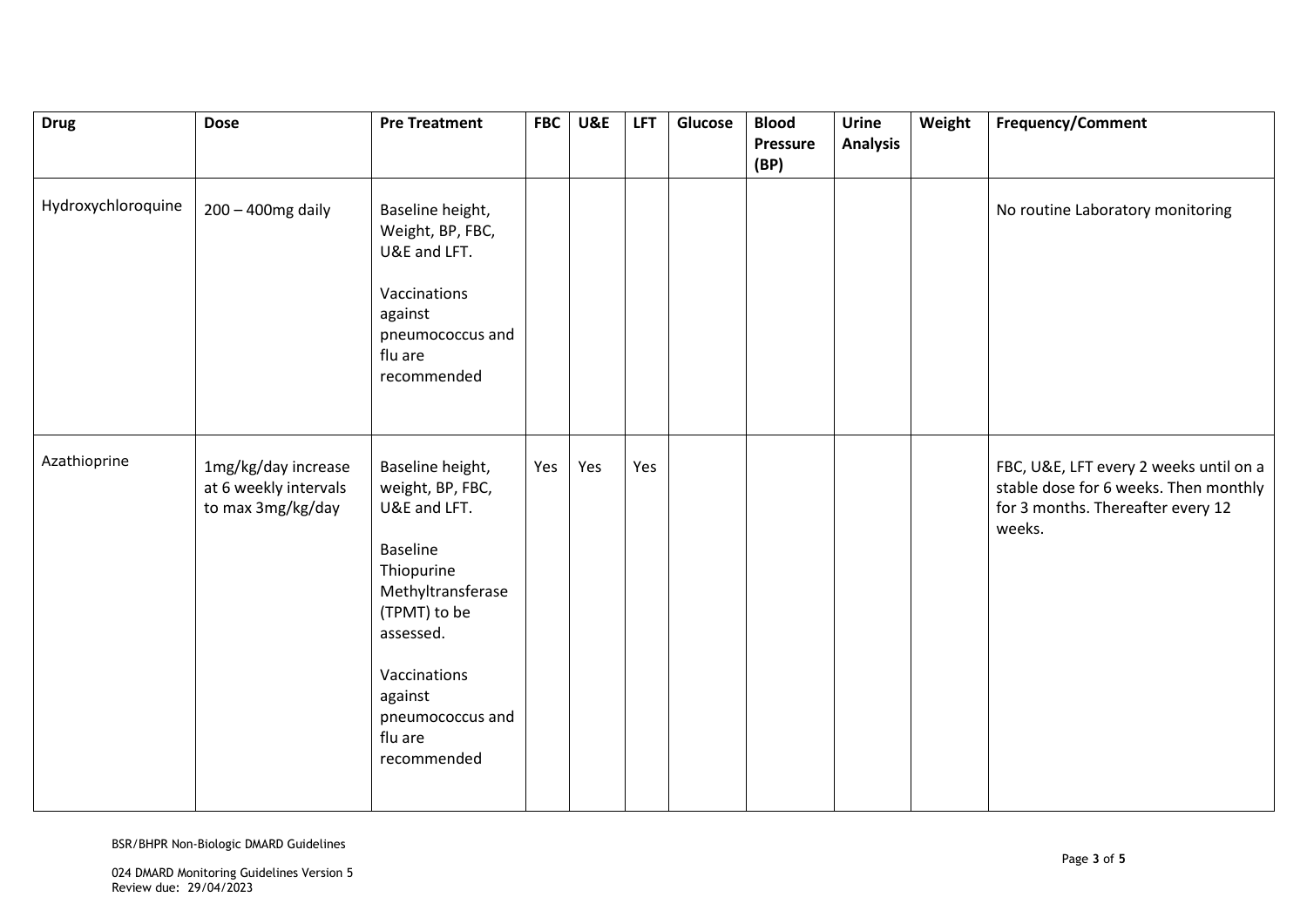| <b>Drug</b> | <b>Dose</b>                                                                                                                                                                                                       | <b>Pre Treatment</b>                                                                                                          | <b>FBC</b> | <b>U&amp;E</b> | <b>LFT</b> | Glucose | <b>Blood</b><br><b>Pressure</b><br>(BP) | <b>Urine</b><br><b>Analysis</b> | Weight | <b>Frequency/Comment</b>                                                                                                                                                                                                                                      |
|-------------|-------------------------------------------------------------------------------------------------------------------------------------------------------------------------------------------------------------------|-------------------------------------------------------------------------------------------------------------------------------|------------|----------------|------------|---------|-----------------------------------------|---------------------------------|--------|---------------------------------------------------------------------------------------------------------------------------------------------------------------------------------------------------------------------------------------------------------------|
| Ciclosporin | Start 2.5mg/kg/day in<br>two divided doses for<br>6 weeks. Then may be<br>incrementally<br>increased by 25mg at<br>2-4 weekly intervals<br>until clinically effective<br>or maximum dose of<br>4mg/kg is reached. | Baseline height,<br>weight, BP, FBC,<br>U&E and LFT.<br>Vaccinations<br>against<br>pneumococcus and<br>flu are<br>recommended | Yes        | Yes            | Yes        | Yes     | Yes                                     |                                 |        | FBC, U&E, LFT, glucose and BP every 2<br>weeks until on a stable dose for 6<br>weeks. Then monthly for at least 12<br>months.                                                                                                                                 |
| Leflunomide | 10-20mg daily.                                                                                                                                                                                                    | Baseline height,<br>weight, BP, FBC,<br>U&E and LFT.<br>Vaccinations<br>against<br>pneumococcus and<br>flu are<br>recommended | Yes        | Yes            | Yes        |         | Yes                                     |                                 |        | FBC, U&E, LFT, BP and weight every 2<br>weeks until on a stable dose for 6<br>weeks. Then monthly for 3 months.<br>Thereafter every 12 weeks.<br>If used in combination with<br>methotrexate monitoring should<br>remain at monthly for at least 12<br>months |